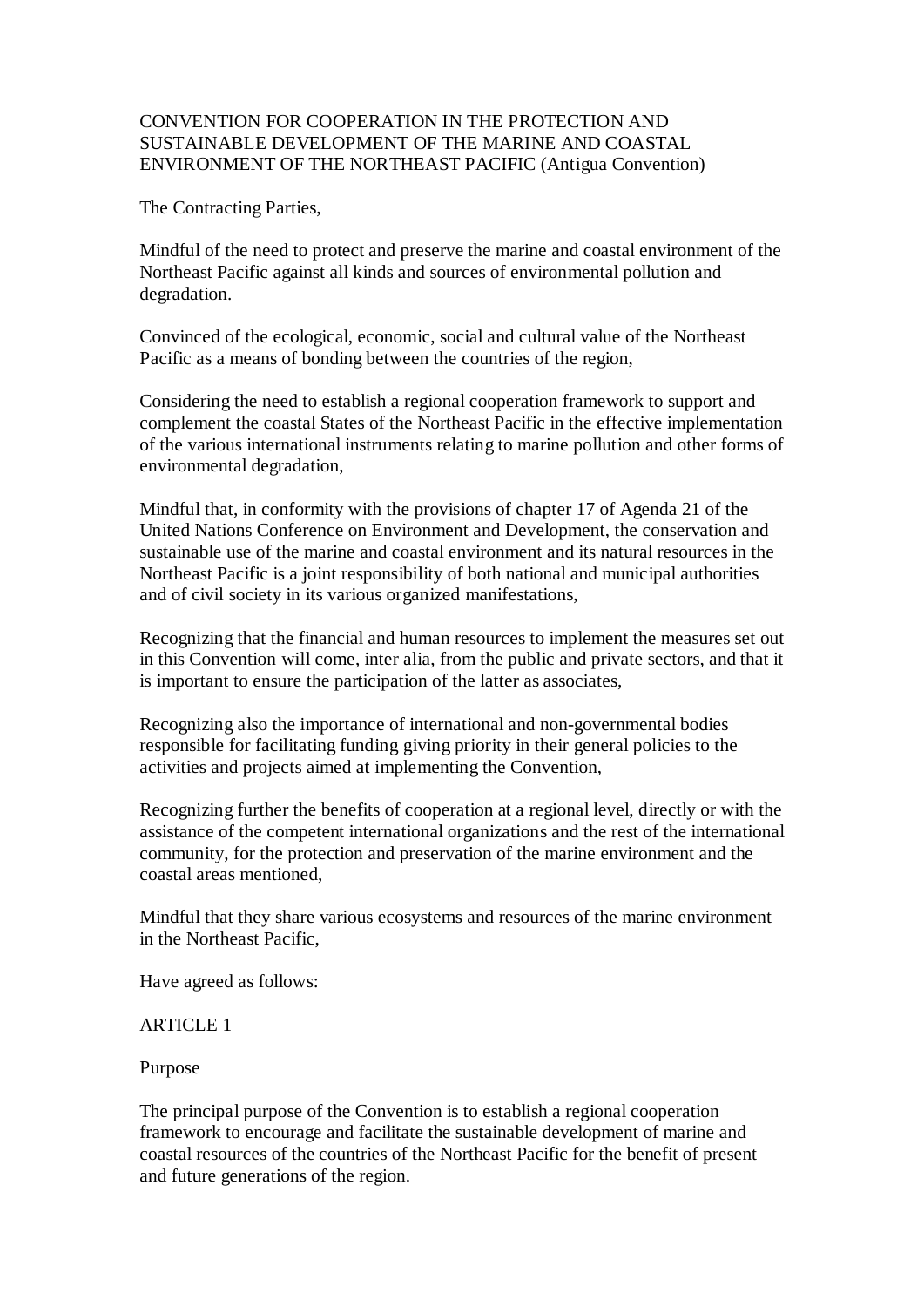### ARTICLE 2

Scope of application of this Convention

1. The scope of application of this Convention comprises the maritime areas of the Northeast Pacific, defined in conformity with the United Nations Convention on the Law of the Sea.

2. No provision of this Convention or its protocols shall be considered as affecting the rights, present or future claims or legal opinions of any Contracting Party relating to the boundaries of its maritime areas or maritime jurisdiction. No Party shall be entitled to call upon the norms and conduct agreed as generating rights or precedents.

ARTICLE 3

**Definitions** 

1. For the purposes of this Convention:

(a) "Sustainable development" means the process of progressive change in the quality of life of human beings, which places it as the centre and primordial subject of development, by means of economic growth with social equity and the transformation of methods of production and consumption patterns, and which is sustained in the ecological balance and vital support of the region. This process implies respect for regional, national and local ethnic and cultural diversity, and the full participation of people in peaceful coexistence and in harmony with nature, without prejudice to and ensuring the quality of life of future generations;

(b) "Economic assessment" means the assignment of monetary value to environmental goods and services for which no market values exist, so that their value may be explicitly reflected in every decision-making process based on monetary benefits and costs;

(c) "Environmental services," means the services provided by the functions of nature itself (for example, the protection of soil by trees, the natural filtration and purification of water, the protection of habitat for biodiversity, etc.);

(d) "Pollution of the marine environment" means the introduction by man, directly or indirectly, of substances or of energy into the marine environment (including estuaries and wetlands) which cause or may give rise to harmful effects such as damage to living resources or marine life, risks to human health, obstacles to maritime activities including fisheries and other legitimate uses of the sea, deterioration of sea water quality for their use, and impairment of leisure and aquaculture areas;

(e) "Other forms of environmental deterioration" means activities of man-made origin that may alter the quality of the marine environment and its resources and affect them in such a way as to reduce their natural recovery and regeneration capacity, such as erosion, the introduction of exotic species, protection capacity against natural phenomena, etc.;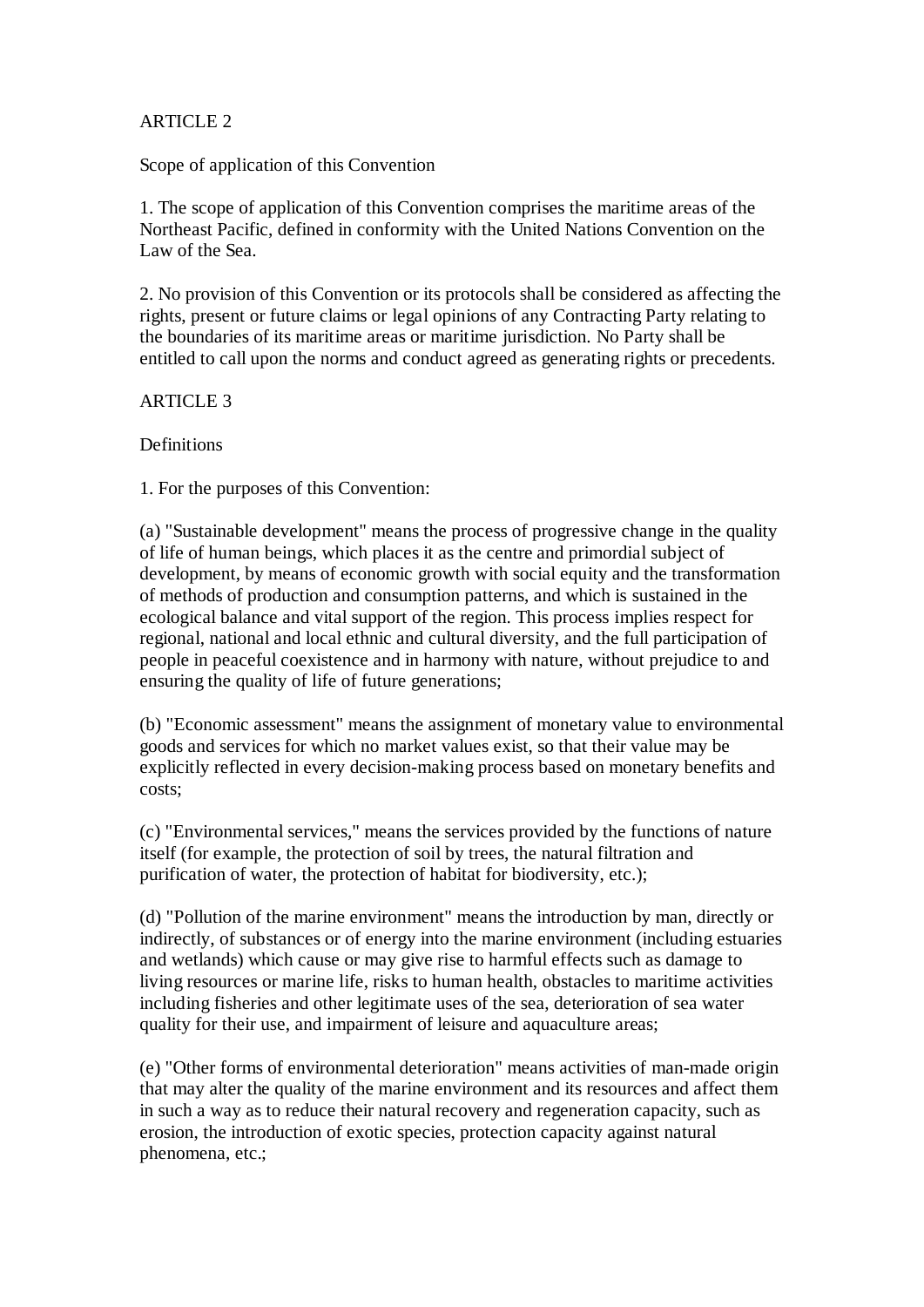(f) The term "discharges" refers to the pollution of the marine and coastal environment deriving from spills, disposal or dumping of wastes and hazardous substances from ships, aircraft, the atmosphere or land-based sources of pollution;

(g) "Dumping" means the deliberate discharge of substances or other materials into the sea or from ships or aircraft;

(h) "Monitoring" means the periodic measurement of environmental quality indicators;

(i) "National authority" means the authority designated by each Contracting Party in accordance with article 9, paragraph 2, and article 11, paragraph 1, subparagraphs (a), (b) and (d) of this Convention;

(j) "Executive Secretariat" means the body indicated in article 14 of this Convention.  $(k)$ 

ARTICLE 4

#### General provisions

The provisions of this Convention shall not affect the rights and obligations that the Contracting Parties may have assumed pursuant to special Conventions and accords that they may have concluded in respect of the protection of the marine and coastal environment of the region.

### ARTICLE 5

#### General obligations

1. The Contracting Parties shall, unilaterally, bilaterally or multilaterally, adopt appropriate measures pursuant to the provisions of this Convention, to prevent, reduce, control and avoid pollution of the marine and coastal environment of the Northeast Pacific, as well as other forms of deterioration that may affect these, and ensure sustainable environmental management of the marine and coastal areas and an effective development of their natural resources.

2. The Contracting Parties shall collaborate in the drafting, adoption and implementation of other protocols and Conventions that may establish effective rules, norms, practices and procedures for the implementation of this Convention.

3. Each Contracting Party shall adopt and bring into force the necessary legislative and administrative measures to make this Convention and its protocols effective.

4. The Contracting Parties shall collaborate as necessary at a regional level, directly or in cooperation with competent international organizations, in the drafting, adoption and implementation of rules, norms, practices and procedures for the effective protection and development of the marine and coastal environment of the Northeast Pacific against all types and sources of pollution, and for the sound planning and development of that environment and those areas and their appropriate environmental management, taking into account the special characteristics of the region. Such rules,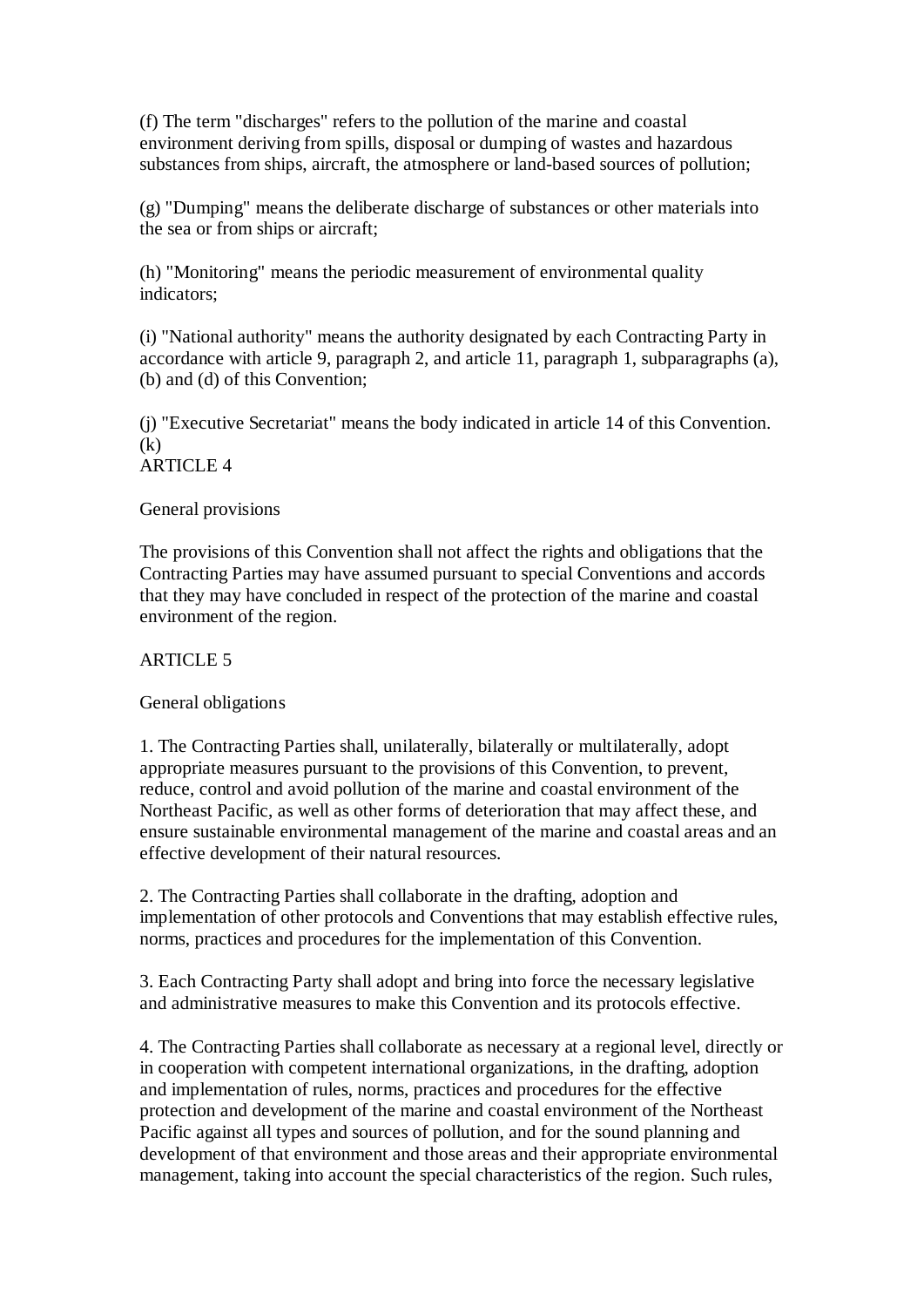norms, practices and procedures shall be communicated to the Executive Secretariat of the Convention.

5. The Contracting Parties shall adopt all necessary measures so that activities under their jurisdiction or control shall be carried out in such a way as not to cause detriment through pollution or other forms of environmental deterioration to other Parties or their environment, and so that pollution caused by accidents or activities under their jurisdiction or control may not, as far as possible, extend beyond the areas over which the Contracting Parties exercise sovereignty and jurisdiction. In cases where it is foreseen that such transboundary effect may cause harm, other interested Parties should be informed and consulted in the course of planning the activity.

6. In order to protect the environment and contribute to the sustainable management, protection and conservation of the marine environment of the region, the Contracting Parties shall:

(a) Apply, in accordance with their capacity, the precautionary principle, by virtue of which, when confronted with serious or irreversible threats to the environment, the absence of complete scientific certainty should not serve as a pretext for delaying the adoption of effective measures to prevent environmental degradation, because of the costs involved;

(b) Promote the application of the "polluter pays" principle, by virtue of which those responsible for pollution should pay the full costs of measures to prevent, control, reduce and remedy such pollution, with due regard for the public interest;

(c) Encourage cooperation between States with respect to environmental impact procedures related to activities under their jurisdiction or control that may have adverse effects on the marine environment of other States or in areas outside the boundaries of their national jurisdiction, by means of notifications, exchange of information and consultations;

(d) Encourage the integrated development and management of coastal areas and shared water basins, taking into account the protection of areas of ecological and scenic interest and the sustainable use of natural resources;

(e) Promote the participation of local authorities and civil society in the processes of adopting decisions that affect the marine environment or their livelihood;

(f) Make available to civil society and local authorities information on the status of the marine environment of the region, on the measures adopted or about to be adopted to prevent, control, reduce and remedy adverse effects and the effectiveness of such measures;

(g) Exchange, through the competent authorities, the available data and information on the management of the use of the marine and coastal environment and on the implementation of this Convention.

ARTICLE 6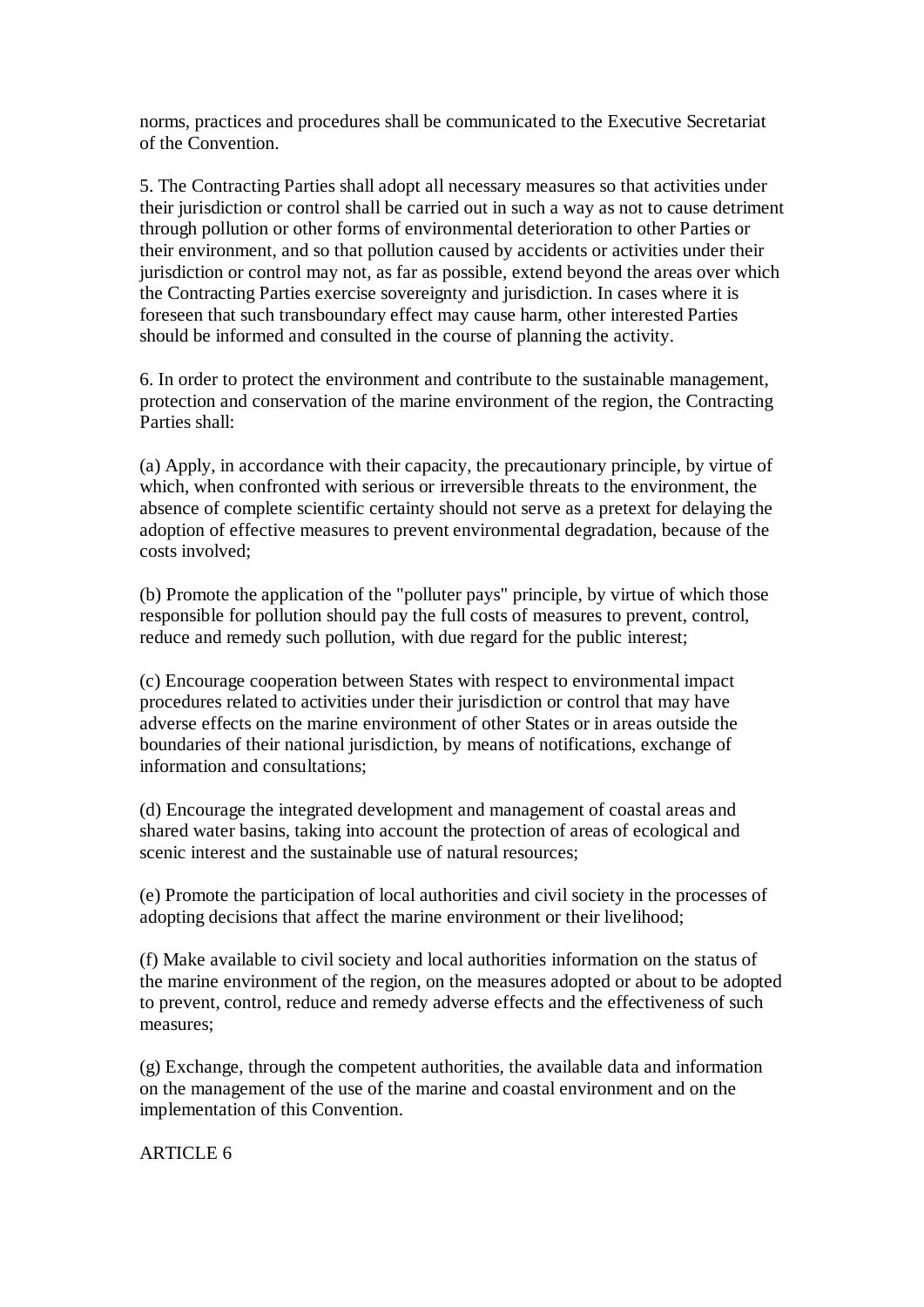Measures to prevent, reduce, control and remedy pollution and other forms of deterioration of the marine and coastal environment

1. The Contracting Parties shall adopt measures to prevent, reduce, control and remedy pollution and other forms of deterioration of the marine and coastal environment, including:

(a) Discharge of toxic, injurious or harmful substances into the sea and coastal areas, especially those that are persistent, originating from sources or activities including:

(i) Land-based sources;

(ii) Atmospheric, including those effected through the atmosphere, and

(iii) Dumping;

(b) Pollution caused by ships and any other arrangement or installation that operates in the marine environment; in particular, measures to avoid discharges, accidental or not, addressing emergencies in accordance with generally accepted international standards;

(c) Biophysical modifications, including alteration and destruction of habitats.

2. Without prejudice to the foregoing, the Contracting Parties shall adopt measures aimed at:

(a) The planning and environmental management of uses and activities in marine and coastal areas;

(b) Improvement as necessary of the environmental impact assessment of installations and activities that it is thought may affect marine and coastal areas;

(c) The identification of areas to be protected and the rehabilitation of degraded habitats and ecosystems;

(d) The identification and protection of endangered species of flora and fauna, and those that may possibly require protection measures;

(e) The application of prevention and precaution criteria to the uses and development of activities that may affect the marine and coastal resources of the region;

(f) The identification of marine coastal areas that are vulnerable to the action of extreme natural phenomena or events and a rise in sea level;

(g) The identification of marine coastal areas vulnerable to man-made activities.

ARTICLE 7

Erosion of coastal areas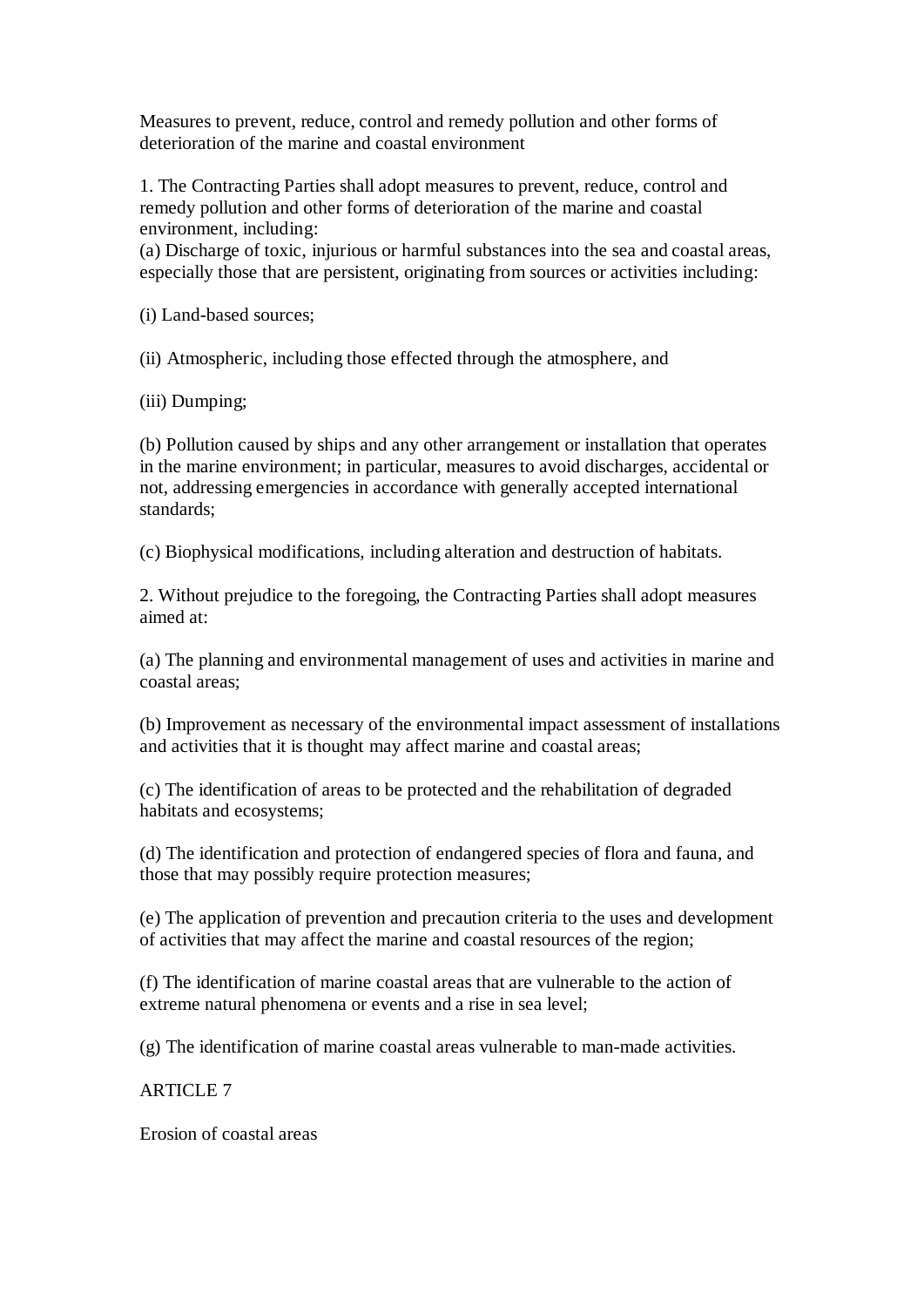The Contracting Parties shall adopt all appropriate measures to prevent, reduce, control and remedy erosion in coastal areas resulting from man-made activities and reduce the vulnerability of coasts to a rise in sea level and to sea-air and climatic interaction phenomena.

### ARTICLE 8

Cooperation in cases of pollution and other forms of environmental deterioration resulting from emergency situations

1. The Contracting Parties shall cooperate, bilaterally, regionally or multilaterally in the prevention, containment, mitigation and restoration of damage resulting from:

(a) Pollution and/or environmental deterioration resulting from accidents;

(b) Pollution and/or environmental deterioration resulting from natural disasters, and

(c) Pollution and/or environmental deterioration resulting from deliberate man-made activities.

2. To this end, the Contracting Parties shall develop, individually or jointly, emergency and/or contingency plans, and shall adopt other measures where appropriate to respond to naturally caused or man-made disasters, including the probable effects of climate change and a rise in sea level.

3. The Contracting Parties shall provide the relevant timely information in cases of risk to coastal communities and infrastructure and of damage to the marine environment originating from pollution derived from man-made activities.

4. The Contracting Parties shall develop, individually or jointly, where appropriate, rehabilitation plans for fisheries that may require such, because of being affected by natural phenomena or pollution, and plans for the restoration of coastal habitats that may have suffered damage or been lost as a result of man-made activities or natural phenomena.

5. The Contracting Parties affected by pollution or other forms of deterioration of the environment resulting from emergency situations shall:

(a) Assess the nature, magnitude and scope of the emergency;

(b) Adopt appropriate measures to avoid or reduce the effects of pollution and other forms of environmental deterioration;

(c) Immediately provide information on the measures adopted or about to be adopted to combat pollution and other forms of environmental deterioration of the marine and coastal environment;

(d) Continue to observe the emergency situation while it lasts, and any changes thereto, and, in general, the changes in the pollution or other forms of environmental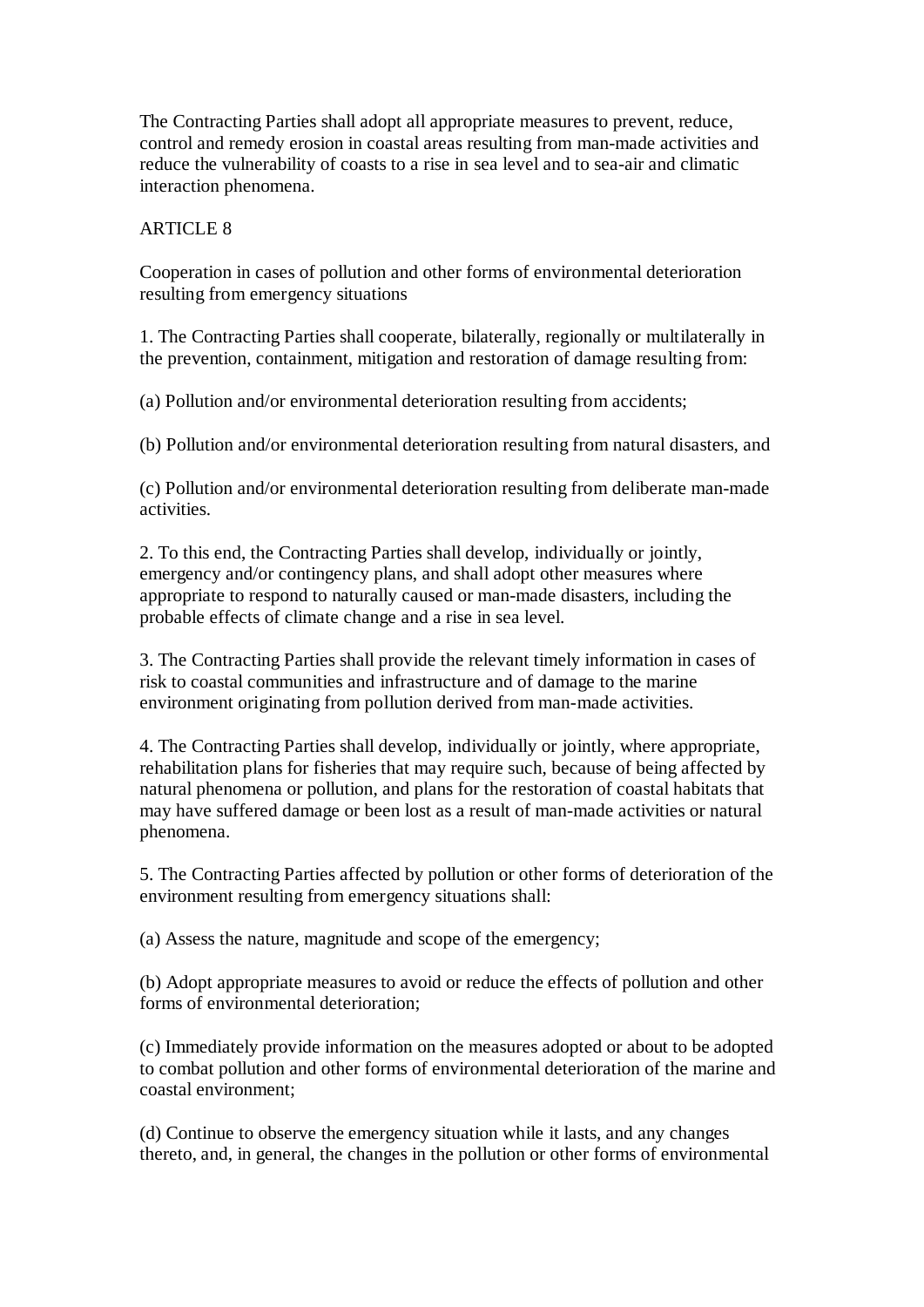deterioration of the marine and coastal environment that may provoke emergency situations;

(e) Communicate to the other Contracting Parties and the Executive Secretariat of the Convention the information obtained as a result of those observations; and

(f) Initiate, once the emergency is over, a review of the effectiveness of the operation of the response mechanism to the crisis situation, as appropriate.

6. The Contracting Parties that may require assistance in combating, controlling, mitigating, diagnosing and forecasting the pollution and other forms of environmental deterioration resulting from emergency situations may request, directly or through the Executive Secretariat, in cooperation with the other Contracting Parties, especially those that may be affected by the pollution and other forms of environmental deterioration.

7. Such cooperation may include assessment by experts and the provision of equipment and materials to combat pollution and other forms of environmental deterioration.

8. The Contracting Parties from whom assistance may have been requested shall consider that request as soon as possible, and, in the light of their capabilities, immediately inform the requesting Contracting Party of the form, scope and conditions of the cooperation they might provide.

ARTICLE 9

Monitoring of pollution and other forms of environmental deterioration

1. The Contracting Parties shall, directly or in collaboration with the relevant international bodies, establish and implement a regional monitoring programme for pollution in the marine and coastal environment of the Northeast Pacific.

2. To this end, the Contracting Parties shall designate the authorities responsible for the monitoring of pollution and other forms of environmental deterioration in their respective areas of sovereignty and jurisdiction, in conformity with international law.

3. In particular, when transboundary areas are involved, the Contracting Parties shall participate in bilateral and multisectoral projects and missions to assess marine pollution and other forms of environmental deterioration, in conformity with international law.

# ARTICLE 10

Integrated management and sustainable development of the marine and coastal environment

1. As part of the implementation of their policies and strategies for integrated management and sustainable development of the marine and coastal environment, the Contracting Parties shall incorporate into their economic development projects in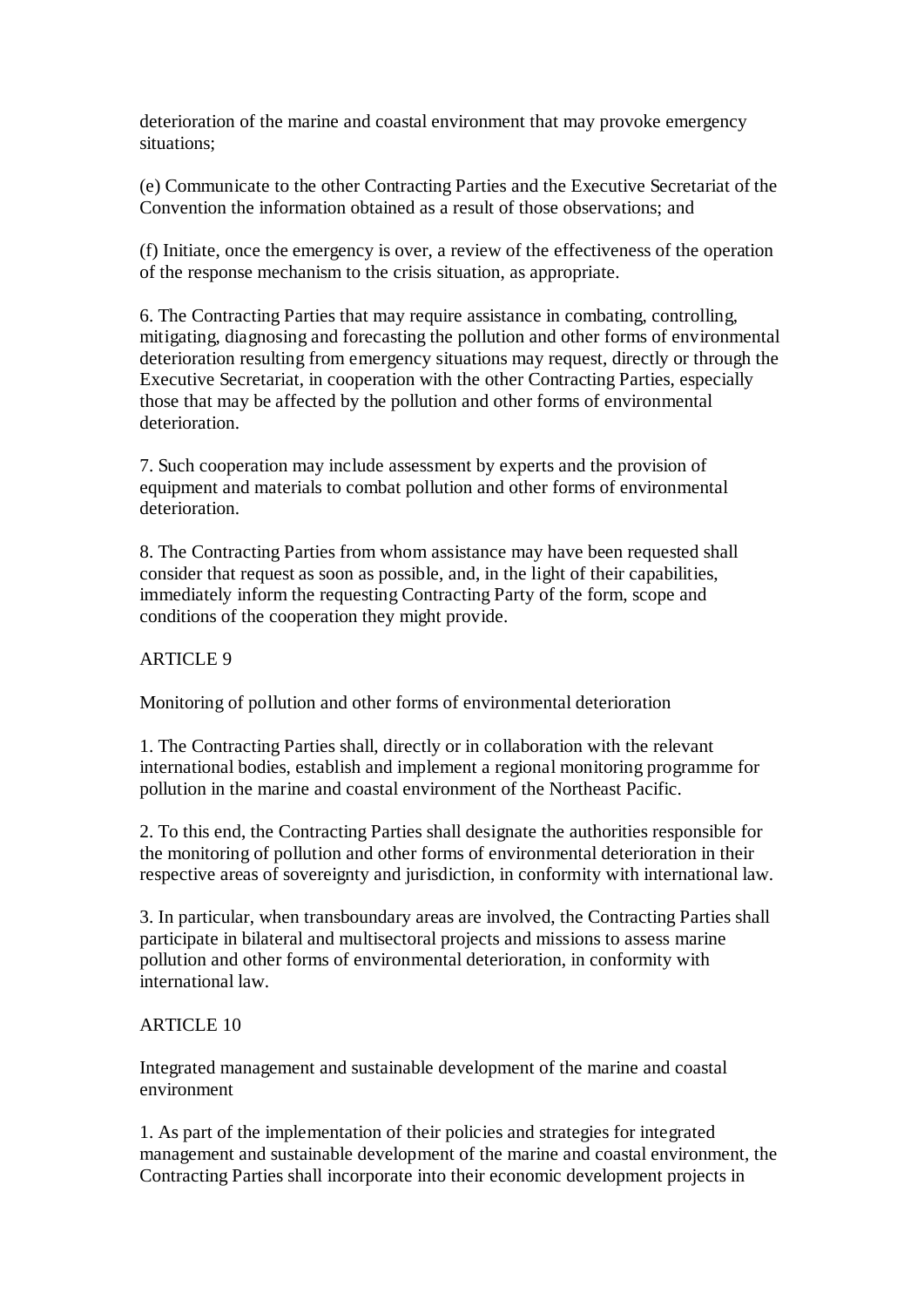marine and coastal areas those environmental criteria that provide sustainability in the use of resources and in the maintenance of the integrity of ecosystems.

2. Also as part of these policies, the Contracting Parties shall strive to implement integrated management and bring about sustainable development of the marine and coastal environment. To this end, the Contracting Parties shall endeavour to:

(a) Formulate and implement plans and programmes at appropriate levels for the integrated management and sustainable development of the marine and coastal environment;

(b) Use environmental assessment and systematic observation as preventative and precautionary measures in the planning and implementation of projects;

(c) Encourage the preparation and use of methods of economic assessment of ecosystems and of marine and coastal ecosystems and of environmental goods and services at a national level;

(d) Integrate into a national plan and/or programme of integrated management and sustainable development sectoral plans in relation to coastal human settlements, aquaculture, industry, tourism, fisheries and ports that use or affect the coastal area;

(e) Adopt the use of an ecosystem approach in fisheries management measures; (f) Promote the use of the best available techniques, including cleaner technologies appropriate to the conditions of the region, taking socio-economic factors into account;

(g) Promote the education, sensitization and participation of civil society and also the development of environmental information programmes regarding the marine and coastal environment;

(h) Establish protected coastal areas with the objective of maintaining biological integrity and diversity;

(i) Identify the habitats of living marine resources that contribute to the food security of coastal people and are of major socio-economic and ecological importance;

(j) Establish mechanisms, where appropriate, within their policies, plans and programmes for the integrated management of coastal areas, to review the problems arising from the assignation of uses and access to resources, from the coastal area, or from uses in which proper management is not observed.

3. The Contracting Parties shall endeavour to include an assessment of possible environmental effects when planning any activity that involves the implementation of projects inside their territory that may, especially in coastal areas, cause pollution in the area within the scope of this Convention or cause significant or harmful environmental alterations to it.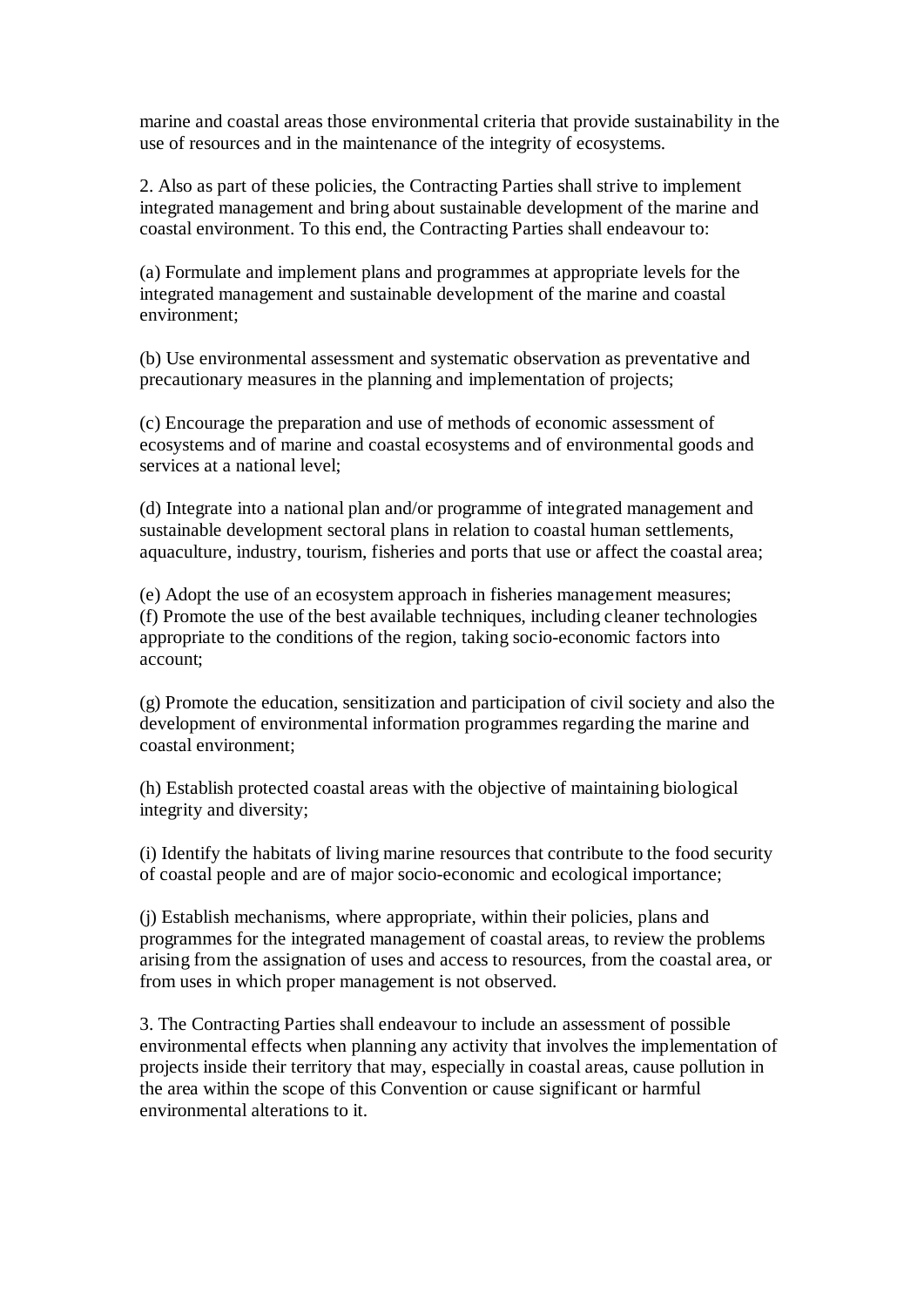4. The Contracting Parties shall, in cooperation with the Executive Secretariat, work out methods for disseminating information on the assessment of the activities mentioned in the previous paragraph of this article.

5. The Contracting Parties shall adopt appropriate measures to protect and preserve rare or vulnerable ecosystems in the area within the scope of this Convention, as well as the habitats of species with low populations or that are threatened or endangered. To this end, the Contracting Parties shall endeavour to establish protected areas. The establishment of such areas shall not affect the rights of the other Contracting Parties or of third party States. In addition, the Contracting Parties shall exchange information regarding the administration and management of such areas.

ARTICLE 11

Information exchange

1. The Contracting Parties commit themselves, subject to their respective national legislation, to exchange with each other and transmit to the Executive Secretariat information regarding:

(a) The organization or competent national authorities responsible for the monitoring and control of pollution and other forms of environmental deterioration of the marine and coastal environment;

(b) The competent national authorities responsible for receiving information on marine pollution and other forms of environmental deterioration of the marine and coastal environment, and those responsible for carrying out assistance programmes or adopting assistance measures for the benefit of the Contracting Parties;

(c) Programmes being developed for research into pollution and other forms of environmental deterioration, with the objective of creating new methods and techniques to avoid, reduce and/or eliminate pollution or the deterioration of the marine and coastal environment, together with the results of such programmes and research;

(d) The competent national authorities responsible for planning the uses of marine and coastal areas.

2. The Contracting Parties shall coordinate the use of the available communication media so as to ensure the opportune reception, transmission and diffusion of the information that needs to be exchanged.

# ARTICLE 12

Scientific and technological information

1. The Contracting Parties shall cooperate among themselves or through the Executive Secretariat or another competent international organization, where appropriate, in the fields of science and technology related to the marine and coastal environment, and shall exchange data and other scientific information relevant to the purposes of this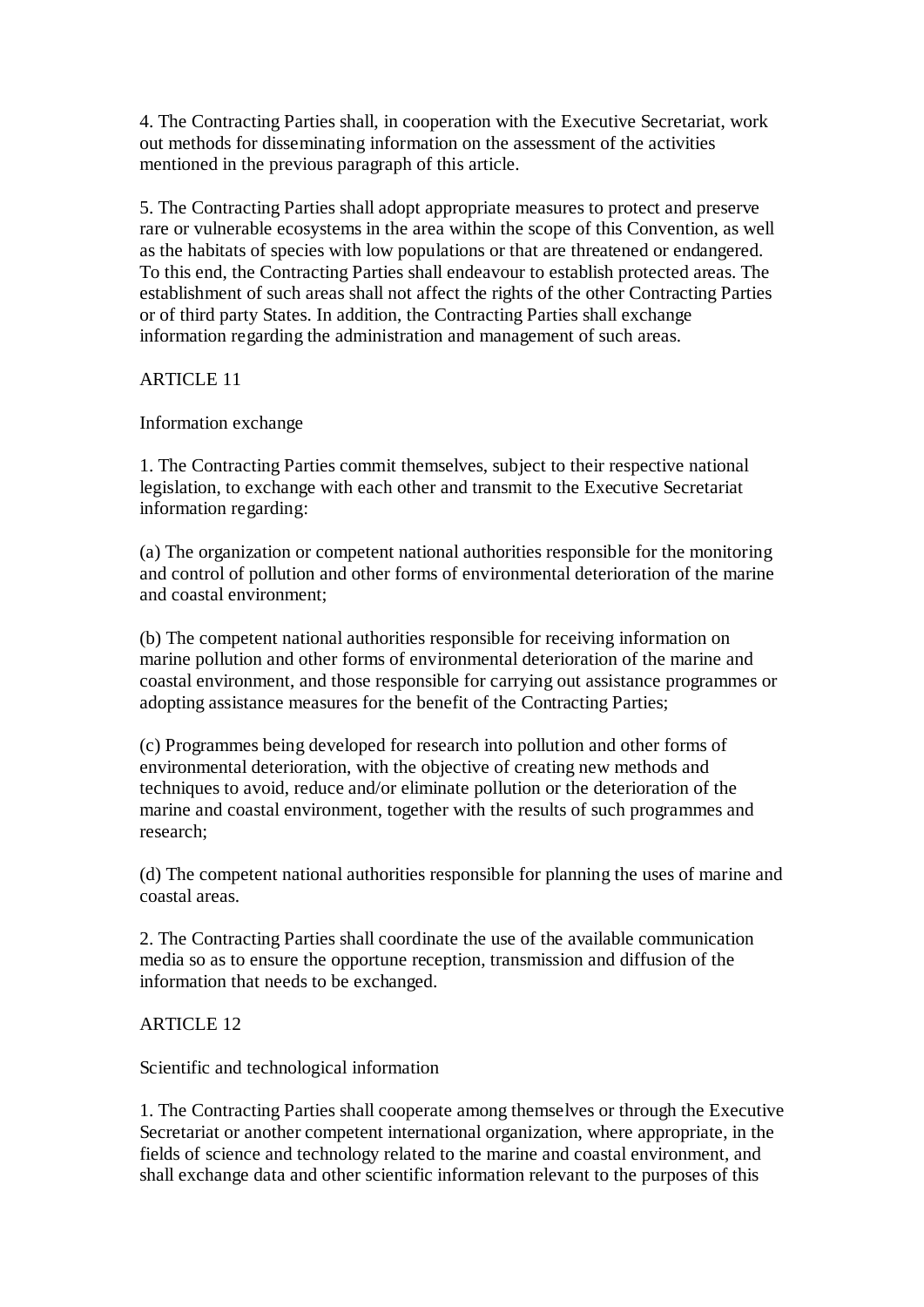Convention. To this end, the Contracting Parties shall, among themselves or through the Executive Secretariat or another competent international organization, undertake the following activities:

(a) Encouraging scientific, technological and educational assistance programmes, and those of any other kind, for the protection and sustainable development of marine and coastal areas, and for the prevention, reduction and control of pollution and other forms of environmental deterioration in such areas. This assistance shall comprise, inter alia:

(i) The training of scientific and technical staff;

(ii) Participation in relevant international programmes;

(iii) Capacity-building of the Contracting Parties to train teams and adopt those techniques and methods;

(iv) The supply of equipment and installations for research, monitoring and educational and other programmes;

(b) Extending the appropriate assistance to reduce to a minimum the effects of incidents or accidents that may cause pollution and other forms of environmental deterioration in the marine and coastal environment;

(c) Extending the assistance needed for the preparation of programmes related to environmental assessment; and,

(d) Cooperating in the preparation of appropriate assistance programmes for environmental management, including monitoring and supervision of the marine and coastal environment.

2. The Contracting Parties, where appropriate, shall encourage and coordinate their national research programmes on all kinds and sources of marine and coastal pollution and other forms of environmental deterioration that exist within the geographical scope of application of this Convention, and shall cooperate in the establishment of regional research programmes and in the supervision and monitoring of marine and coastal area pollution and other forms of environmental deterioration in those areas.

ARTICLE 13

Liability and compensation

The Contracting Parties shall endeavour to adopt a protocol in respect of liability and compensation for damage resulting from pollution in the area of application of the Convention.

ARTICLE 14

Institutional provisions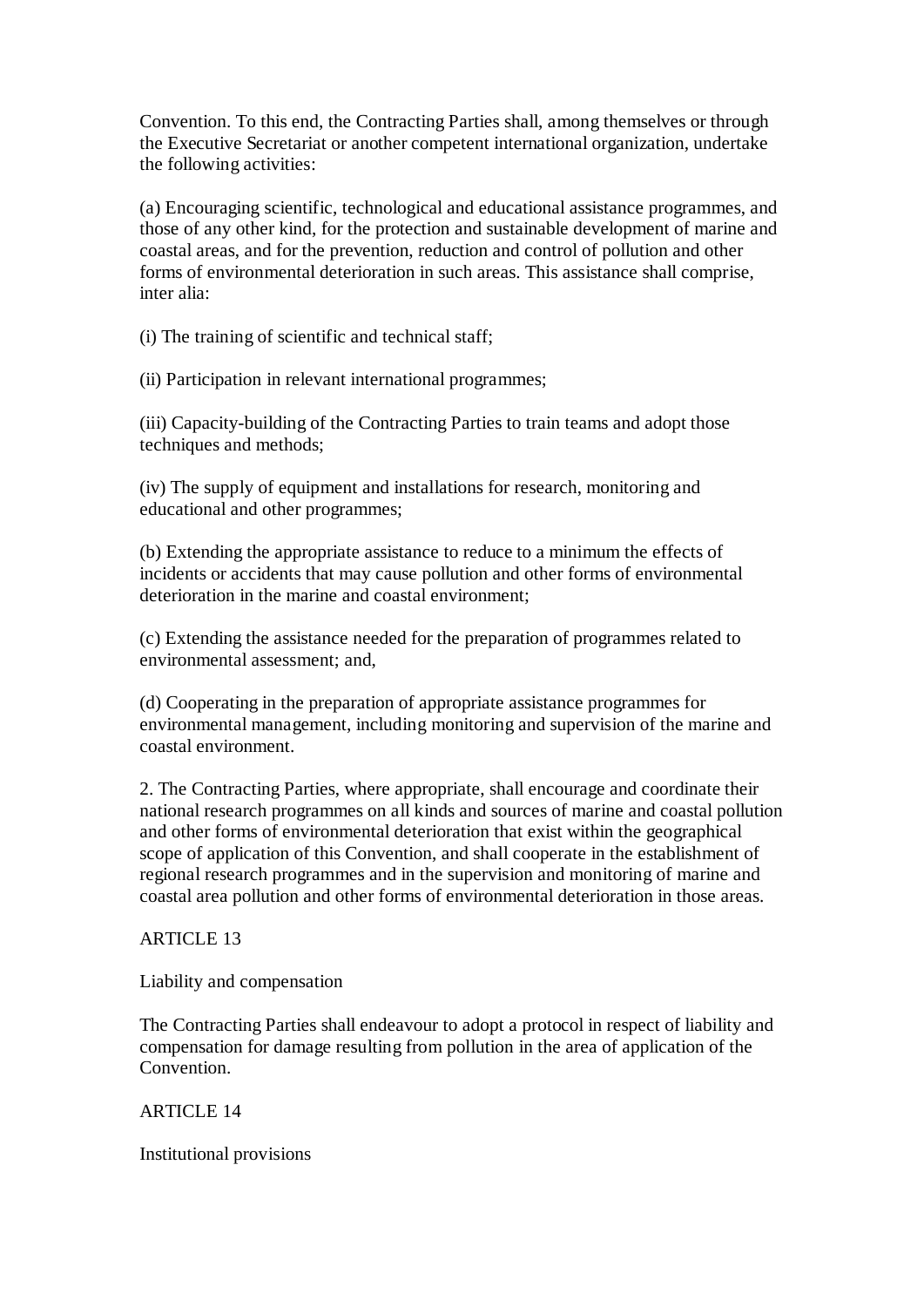For the purposes of the administration and implementation of this Convention, the Contracting Parties shall designate the organization responsible for carrying out the functions of the Executive Secretariat of the Convention. The United Nations Environment Programme (UNEP) shall carry out such functions until such designation is formalized. In the meeting held for that purpose, the geographical seat of the Executive Secretariat shall be designated, as well as the procedure and funding for the execution of that function.

### ARTICLE 15

Meetings of the Contracting Parties

1. The Contracting Parties shall hold ordinary and extraordinary meetings.

2. The first meeting of the Contracting Parties shall be convened by the Executive Director of the United Nations Environment Programme not later than one year after the entry into force of this Convention.

3. Ordinary meetings shall be held every two years, in conjunction with the Intergovernmental Meeting (General Authority) of the Action Plan for the Protection and Sustainable Development of the Marine and Coastal Environment of the Northeast Pacific. The Executive Secretariat shall convene such meetings sixty (60) days before the date of the meeting.

4. Extraordinary meetings shall be convened by the Executive Secretariat at the request of any Contracting Party, provided that within six months of such a request being communicated to the Contracting Parties, it is supported by at least one third of them. The Executive Secretariat may also request the convening of extraordinary meetings, conditional on receiving the unanimous agreement of the Contracting Parties.

5. In their first meeting, the Contracting Parties shall adopt the rules of procedure for meetings of the Contracting Parties to the Convention.

(a) Decisions of the Contracting Parties shall be adopted by consensus, except in cases where the rules of procedure for meetings of Contracting Parties establish voting as the form of adopting decisions.

6. The meetings of the Contracting Parties shall have the function of keeping under continuous review the implementation of this Convention and its protocols, and in particular:

(a) The extent to which the Contracting Parties implement the provisions of the Convention, the effectiveness of the measures adopted and the need to undertake any additional action that may be required for the achievement of the purposes of this Convention and its protocols, including their institutional and financial aspects;

(b) To assess periodically the status of the environment in the area of application of the Convention;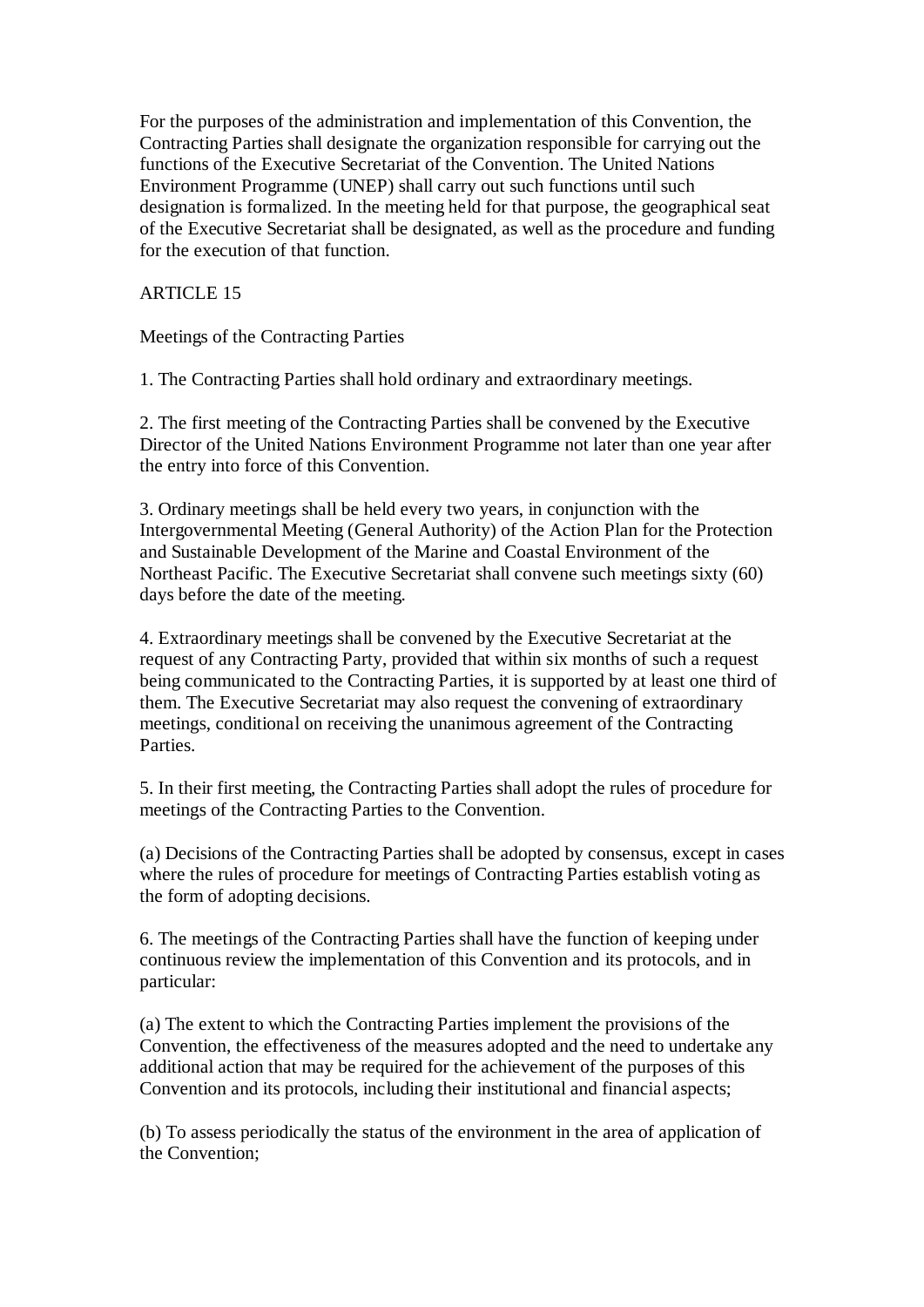(c) To revise and amend this Convention;

(d) To consider, adopt, revise and amend the protocols and their annexes;

(e) To establish such working groups as are deemed necessary to review any question related to this Convention, its protocols and annexes;

(f) The undertaking of any other function that may contribute to the achievement of the purposes of this Convention.

ARTICLE 16

Approval and entry into force of protocols

1. The Contracting Parties may adopt by consensus, in a meeting of the Contracting Parties, additional protocols to this Convention, pursuant to paragraph 2 of article 5. Such protocols shall enter into force once the Depositary has received the fourth instrument of ratification or accession.

2. Subsequently, protocols shall enter into force in respect of any of the States or regional integration organizations at the moment when they deposit their respective instruments of ratification or accession with the Depositary.

ARTICLE 17

Amendments of the Convention or its protocols

1. Any Contracting Party may propose amendments to this Convention or its protocols. Such amendments shall be adopted at a meeting of the Contracting Parties convened by the Executive Secretariat at the request of a Contracting Party.

2. Amendments to this Convention and its protocols shall be adopted by consensus of the Contracting Parties.

3. Amendments shall be subject to ratification or accession and shall enter into force in the form established for the Convention and its protocols respectively to enter into force.

ARTICLE 18

Special exercise of the right to vote by economic integration organizations

In areas of their competence, economic integration organizations that have acceded to this Convention and its protocols shall exercise their right to vote with a number of votes equal to the number of its member States absent, with prior consent of the Contracting Parties to this Convention and its corresponding protocols. Such organizations shall not exercise their right to vote if it is exercised by their member States.

ARTICLE 19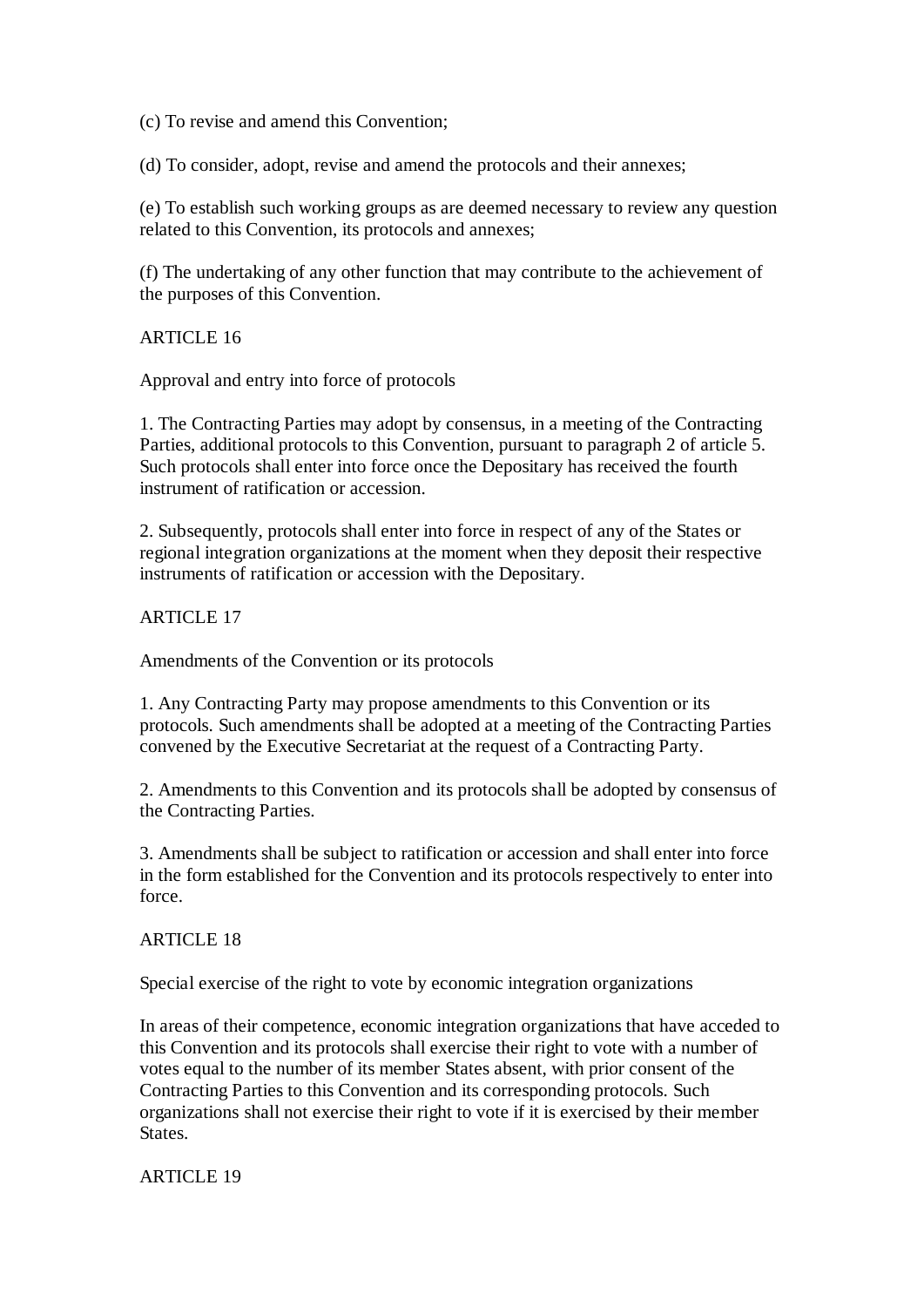### Reports

The Contracting Parties shall transmit reports to the Executive Secretariat about the measures adopted for the implementation of this Convention and its additional protocols, in the form and with the frequency determined in its meetings. The Executive Secretariat shall circulate these reports to the Contracting Parties.

### ARTICLE 20

Relationship between the Convention and its protocols

1. No State or economic integration organization may be a Contracting Party to a protocol that may be established in the future unless it is, or at the same time becomes a Contracting Party to this Convention.

2. Protocols to this Convention shall be obligatory only for the Contracting Parties to the protocol in question.

3. Decisions relating to any protocol pursuant to articles 15 and 17 of this Convention may only be adopted by the Contracting Parties to the protocol in question.

### ARTICLE 21

Signature

This Convention shall be open for signature in the city of Antigua Guatemala on February 18th, 2002 and in Guatemala City from February 19th, 2002 to February 18th, 2003 for States invited to participate in the Conference of Plenipotentiaries for the Adoption of the Convention for Cooperation in the Protection and Sustainable Development of the Marine and Coastal Areas of the Northeast Pacific and its respective Action Plan.

# ARTICLE 22

Ratification, acceptance and approval

1. This Convention shall be subject to ratification, acceptance or approval by the signatory States. Instruments of ratification, acceptance or approval shall be deposited with the Depositary.

2. This Convention shall be subject to compliance with the internal procedures of each Contracting Party.

# ARTICLE 23

#### Accession

1. This Convention shall be open for accession by any State from the date on which the Convention is closed for signature, and once the Convention enters into force, it shall be open for accession by the economic integration organizations that have been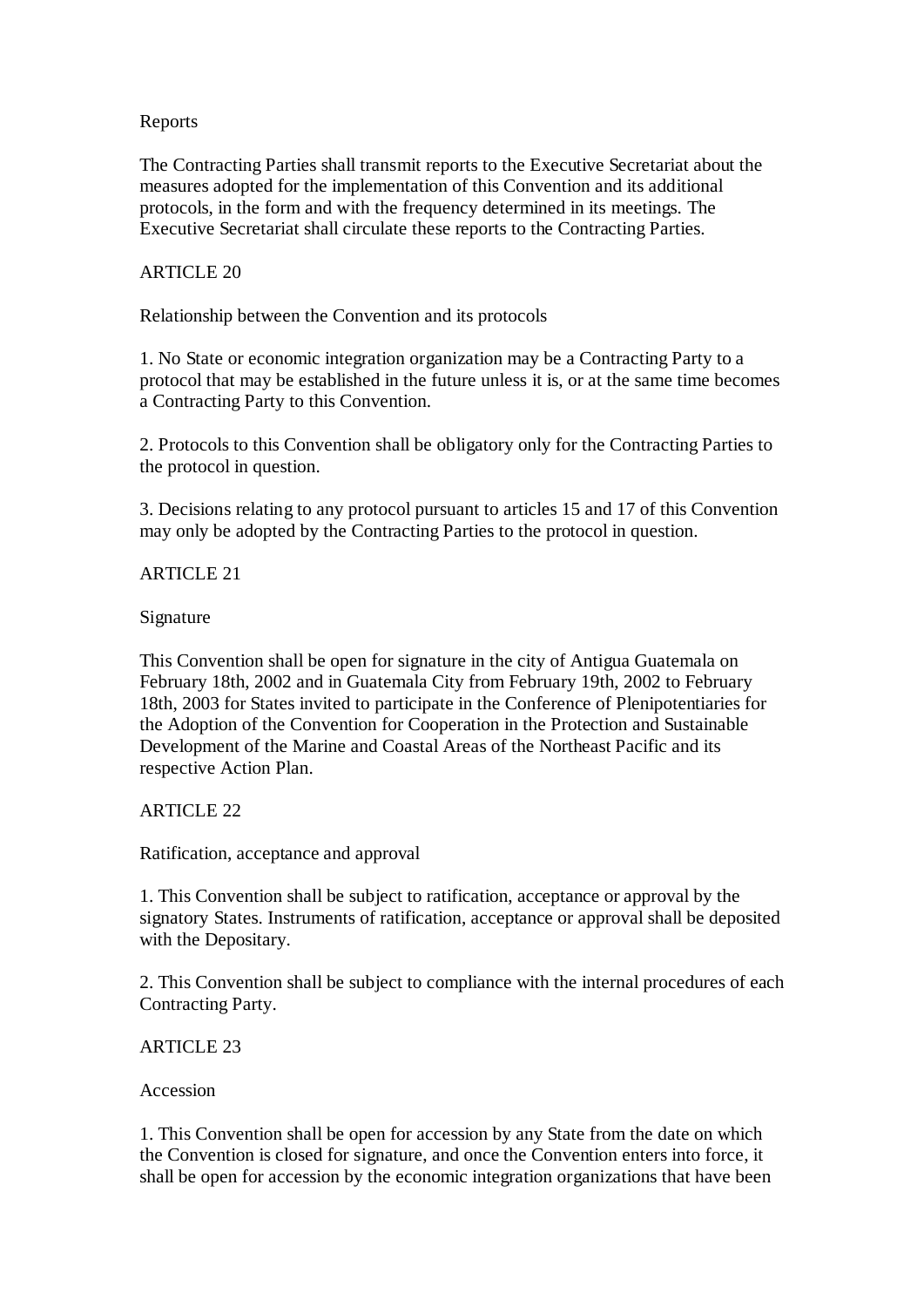invited to form part of this Convention. The instruments of accession shall be deposited with the Depositary, who shall inform the Contracting Parties thereof.

2. In their instruments of accession, the organizations referred to in paragraph 1 above shall declare the extent of their competence with respect to the matters governed by the Convention. These organizations shall also inform the Depositary of any substantial modification in the extent of their competence.

### ARTICLE 24

Reservations

Reservations to this Convention shall only be allowed in respect of matters concerning the sovereignty and territorial integrity of the Contracting Parties and interpretative statements to the Convention.

### ARTICLE 25

Settlement of disputes

In the event of a dispute between Contracting Parties concerning the interpretation or application of this Convention, the Contracting Parties concerned shall seek solution by negotiation or any other mechanism for the peaceful settlement of disputes established by international law.

ARTICLE 26

Entry into force

This Convention shall enter into force sixty (60) days after the date of deposit of the fourth instrument of ratification, acceptance, approval or accession with the Depositary. Subsequently, this Convention shall enter into force with respect to States or regional integration organizations at the moment when they deposit their respective instruments of ratification, acceptance, approval or accession with the Depositary.

ARTICLE 27

Withdrawal

1. At any time after two years from the date on which this Convention has entered into force for a Contracting Party, that Party may withdraw from the Convention.

2. Such withdrawal shall be made by giving written notification to the Executive Secretariat, which shall immediately inform the Contracting Parties thereof.

3. Any such withdrawal shall take effect six (6) months after the date of notification of the Depositary.

ARTICLE 28